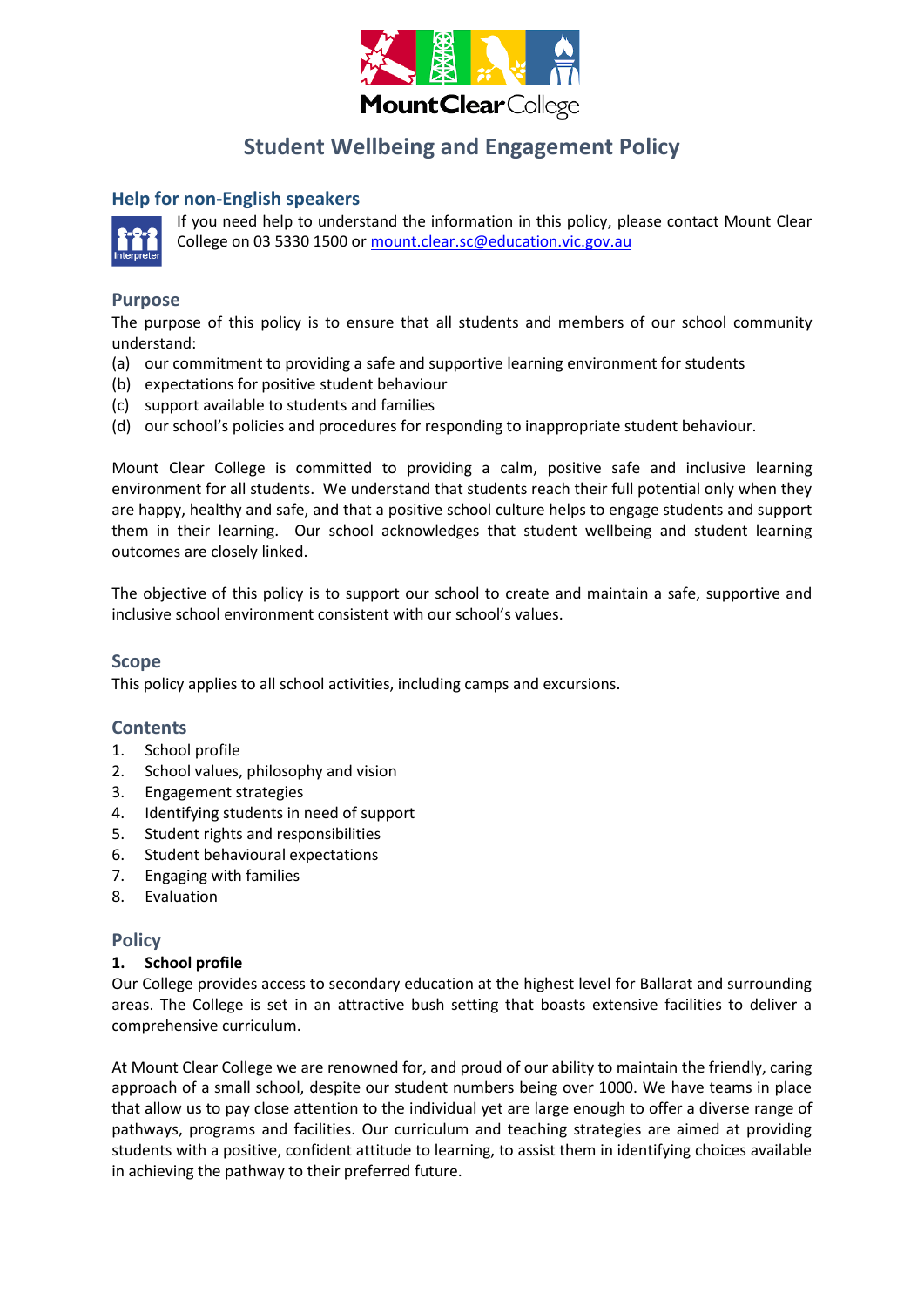We have an extensive 'Student Well-being' structure throughout the school and our staff apply a restorative approach daily. This involves maintaining a focus on building positive relationships and establishing a supportive environment that is fair and consistent.

This enables us to effectively monitor and support students at all levels of the college regarding their individual and collective welfare needs.

We endeavour to ensure that all students have a happy and successful time at Mount Clear College, whilst learning the value and reward of striving for individual excellence.

## **2. School values, philosophy, and vision**

Mount Clear College's Vision is to be widely recognized as providing outstanding opportunities and pathways that inspire individual excellence.

Our college Values affirm the values of society and in doing so we:

- **CARE:** fostering relationships with out families, our community and globally.
- Show **COMMITMENT** to learning and the pursuit of individual growth.
- **RESPECT**: ourselves, each other and our environment.
- Take **RESPONSIBILITY** for the impact of our actions on ourselves and others.

Our school's vision is to develop the learning capacities of all students, enabling them to be:

- motivated, confident learners, who are persistent in striving for individual growth.
- resilient learners who will work with others to overcome challenges.
- students who demonstrate respect, compassion, honesty, acceptance of others and who value diversity.
- socially responsible students/citizens who contribute positively to the local and global community.
- successful in their transition through schooling to their desired future.

Mount Clear College is committed to providing a calm, positive, safe and inclusive learning environment for all students. Students can reach their full educational potential only when they are happy, healthy and safe, and when there is a positive, inclusive school culture to engage and support them in their learning. Our school acknowledges that student engagement and student learning outcomes are inextricably linked.

#### **3. Engagement strategies**

Mount Clear College has developed a range of strategies to promote engagement, positive behaviour, and respectful relationships for all students in our school. We acknowledge that some students may need extra social, emotional, or educational support at school, and that the needs of students will change over time as they grow and learn.

A summary of the universal (whole of school), targeted (year group specific) and individual engagement strategies used by our school is included below.

#### **Universal**

- High and consistent expectations of all staff, students and parents and carers
- Prioritise positive relationships between staff and students, recognising the fundamental role this plays in building and sustaining student wellbeing.
- Creating a calm, positive, safe, and inclusive learning culture.
- Welcoming all parents/carers and being responsive to them as partners in learning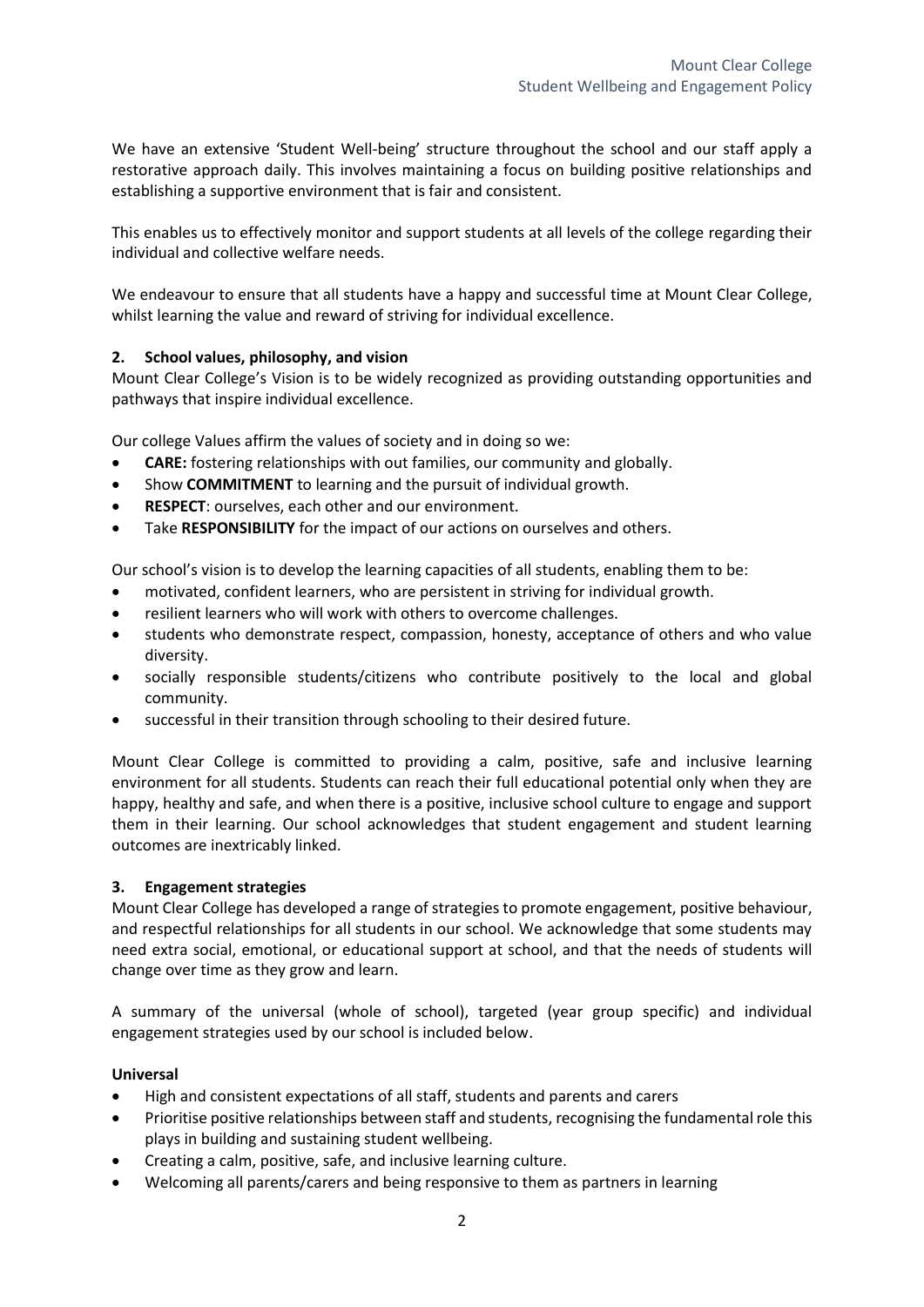- Analysing and being responsive to a range of school data such as attendance, Attitudes to School Survey, parent survey data, student management data and school level assessment data
- Deliver a broad curriculum including VET programs, VCE and VCAL to ensure that students can choose subjects and programs that are tailored to their interests, strengths and aspirations.
- Teachers at Mount Clear College use "AVID" to ensure an explicit, common and shared model of instruction to ensure that evidenced-based, high yield teaching practices are incorporated into all lessons
- Teachers at Mount Clear College adopt a broad range of teaching and assessment approaches to effectively respond to the diverse learning styles, strengths and needs of our students and follow the standards set by the Victorian Institute of Teaching
- Our school's Statement of Values are incorporated into our curriculum and promoted to students, staff and parents so that they are shared and celebrated as the foundation of our school community
- Carefully planned transition programs to support students moving into different stages of their schooling.
- Positive behaviour and student achievement is acknowledged in the classroom, and formally in school assemblies and communication to parents.
- Monitor student attendance and implement attendance improvement strategies at a wholeschool, cohort, and individual level.
- Encourage student voice by providing multiple opportunities such as weekly leadership meetings and focus groups for the students to take responsibility and be involved in decision making. Students are also encouraged to speak with their teachers, Year Level Coordinator, Assistant Principal and Principal whenever they have any questions or concerns.
- Create opportunities for cross—age connections amongst students through school plays, athletics, music programs and mentor vertical activities.
- All students are welcome to self-refer to the SHAAC team, teachers, Year Level Coordinators, Assistant Principal and Principal if they would like to discuss a particular issue or feel as though they may need support of any kind. We are proud to have an 'open door' policy where students and staff are partners in learning.
- We engage in school wide positive behaviour support with our staff and students, which includes programs such as:
	- o Respectful Relationships
	- o Restorative conversations
	- o Peer mentoring programs
	- o Safe Schools
- Programs developed to address issue specific behaviour (i.e. friendship group)
- Opportunities for student inclusion (i.e. sports teams, clubs, recess and lunchtime activities)

## **Targeted**

- Year 7-10 students have two Year Level Coordinators per year level and year 11 and 12 have one Year Level Coordinator per year level. The Year Level Coordinators monitor the health and wellbeing of students in their year level, and act as a point of contact for students who may need additional support.
- All students are assisted to develop a Career Action Plan, with targeted goals and support to plan for their future.
- Connect all Koorie students with a Koorie Engagement Support Officer
- All students in Out of Home Care are referred to the SHAAC team for educational and personal needs assessment.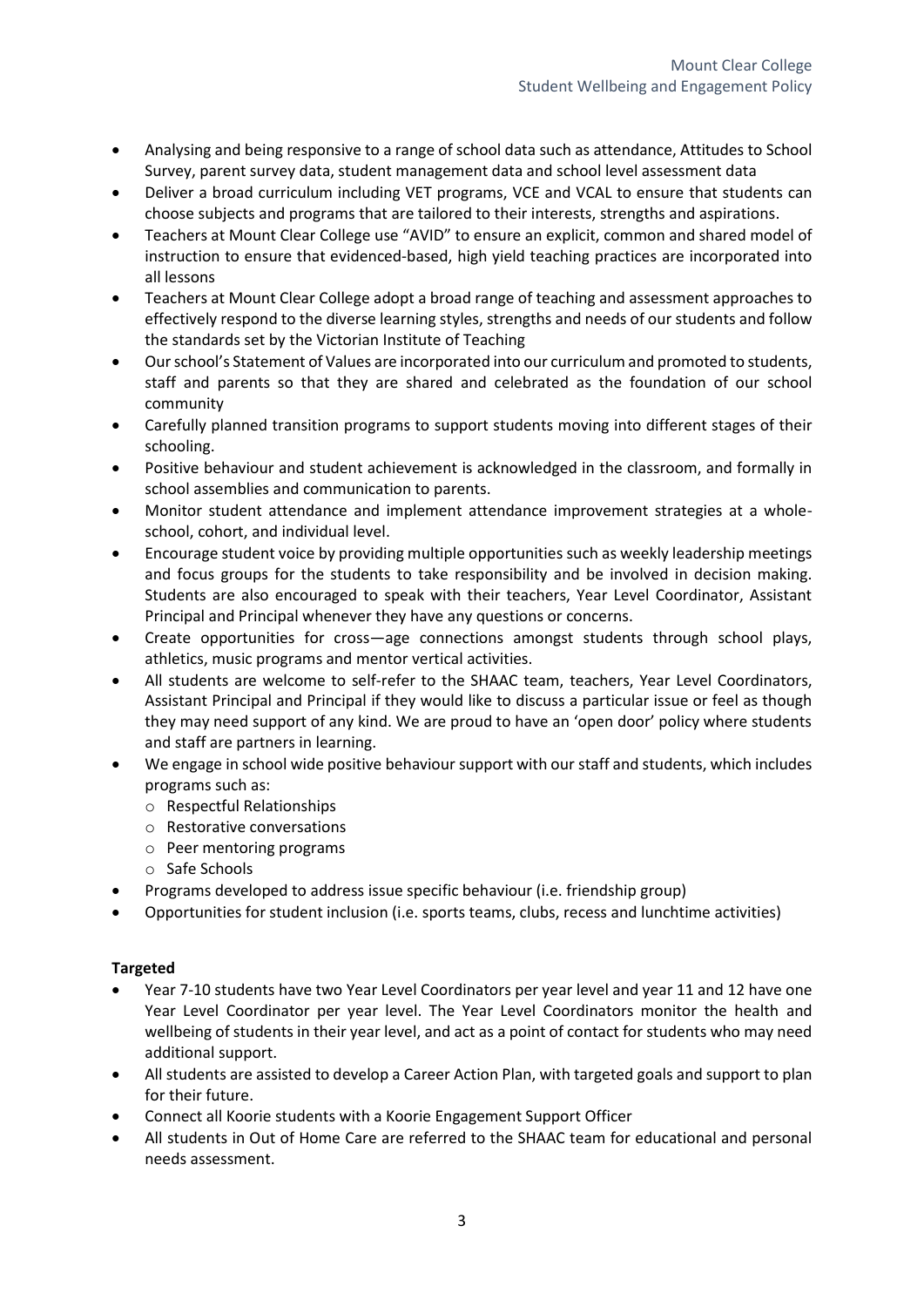- Mount Clear College assists students to plan their Year 10 work experience, supported by their Career Action Plan
- Each year the SHAAC team in consultation with the relevant Assistant Principal and Leading Teacher undertakes health promotion and social skills development in response to needs identified by student wellbeing data, classroom teachers and other school staff.
- staff will apply a trauma-informed approach to working with students who have experienced trauma

#### **Individual**

Mount Clear college implements a range of strategies that support and promote individual engagement. These can include:

- building constructive relationships with students at risk or students who are vulnerable due to complex individual circumstances.
- the Assistant Principal and / or the schools Engagement Officer meets with the student and their parent/carer to talk about how best to help the student engage with school.
- developing an Individual Learning Plan and/or a Behaviour Support Plan
- considering if any environmental changes need to be made, for example changing the classroom set up
- referring the student to:
	- o school-based wellbeing supports.
	- o SHAAC team
	- o appropriate external supports such as alternative education settings, Hands-on Learning, youth and family services, other allied health professionals, Headspace, child and adolescent mental health services or ChildFirst
	- re-engagement programs such as Navigator

Where necessary the school will support the student's family to engage by:

- being responsive and sensitive to changes in the student's circumstances and health and wellbeing
- collaborating, where appropriate and with the support of the student and their family, with any external allied health professionals, services or agencies that are supporting the student.
- monitoring individual student attendance and developing an Attendance Improvement Plans in collaboration with the student and their family.
- running regular Student Support Group meetings for all students:
	- o with a disability
	- o in Out of Home Care
	- o and with other complex needs that require ongoing support and monitoring.

#### **4. Identifying students in need of support**

Mount Clear College is committed to providing the necessary support to ensure our students are supported intellectually, emotionally, and socially. The SHAAC team, Teachers, Year Level Coordinators Inclusion staff, Leading Teachers and the Assistant Principals play a significant role in developing and implementing strategies to help identify students in need of support and enhance student wellbeing. Mount Clear College will utilise the following information and tools to identify students in need of extra emotional, social or educational support:

- personal, health and learning information gathered upon enrolment and while the student is enrolled
- attendance records
- academic performance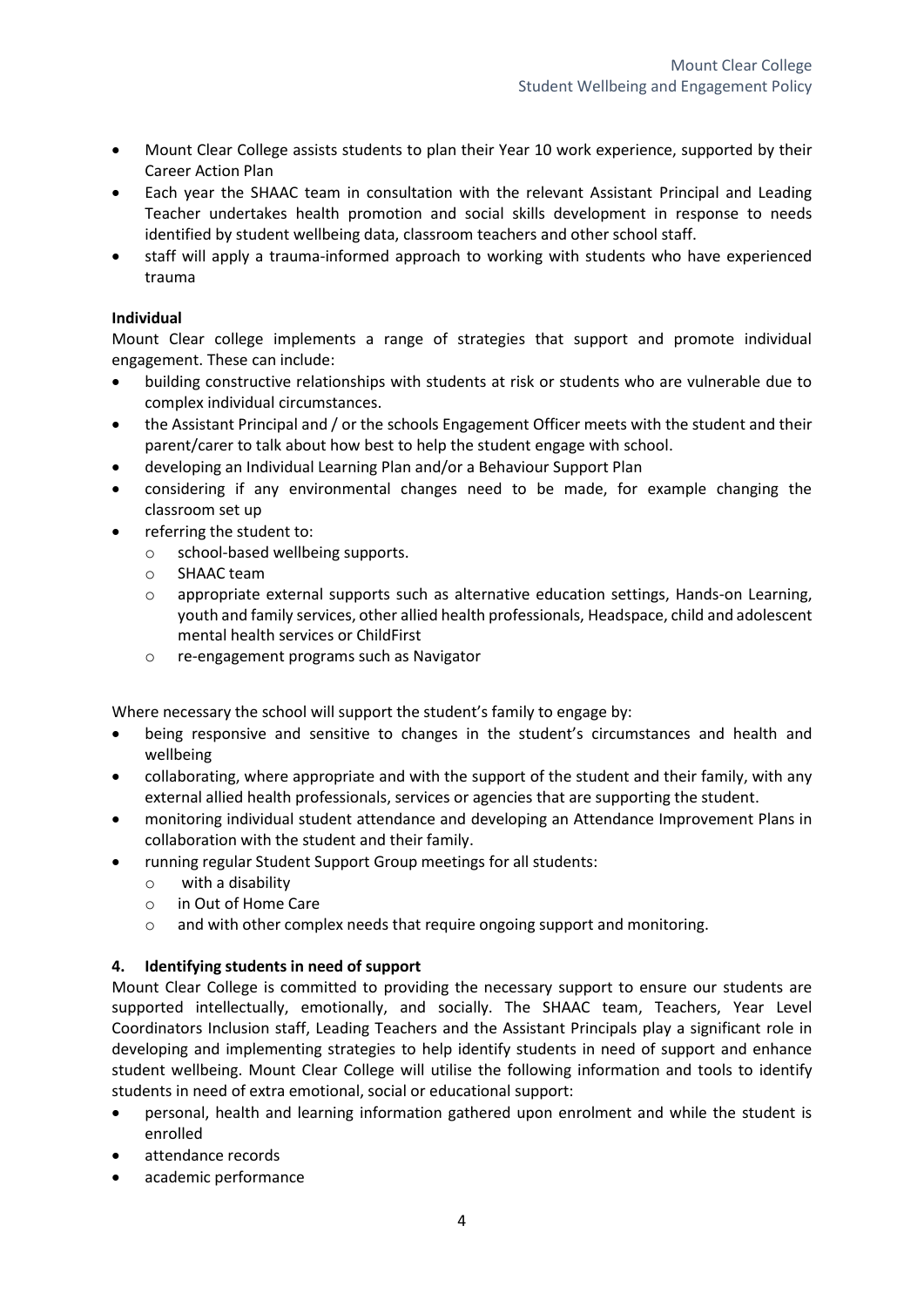- observations by school staff such as changes in engagement, behaviour, self-care, social connectedness and motivation
- attendance, detention and suspension data
- engagement with families
- self-referrals or referrals from peers
- safety management plans
- protocol for mandatory reporting

The school utilises relevant external student wellbeing support services to identify and address the barriers to learning that individual students may be facing. Such services to provide support for students and staff include:

- Psychologist for psychological and academic assessment
- Mentors providing support for 'at risk' children
- Department of Human Services case managers and support workers
- Social workers to provide services such as counselling, social skills and anger management programs
- Youth agencies
- local parent support groups
- relevant DEECD support staff
- C.A.S.A. [Centre Against Sexual Assault]
- School Focused Youth Service

## **5. Student rights and responsibilities**

All members of our school community have a right to experience a safe and supportive school environment. We expect that all students, staff, parents, and carers treat each other with respect and dignity. Our school's Statement of Values highlights the rights and responsibilities of members of our community.

Students have the right to:

- participate fully in their education.
- feel safe, secure and happy at school.
- learn in an environment free from bullying, harassment, violence, discrimination or intimidation.
- express their ideas, feelings and concerns.
- receive reasonable assistance to resolve school-related problems.
- receive on-going communication and feedback about their progress.

Students have the responsibility to:

- attend school regularly and participate fully in their educational program.
- display positive behaviours that demonstrate respect for themselves, their peers, their teachers and members of the school community.
- respect the right of others to learn.
- take responsibility for their behaviour and learning.
- care for the school environment

Students who may have a complaint or concern about something that has happened at school are encouraged to speak to their parents or carers and approach a trusted teacher or a member of the school leadership team.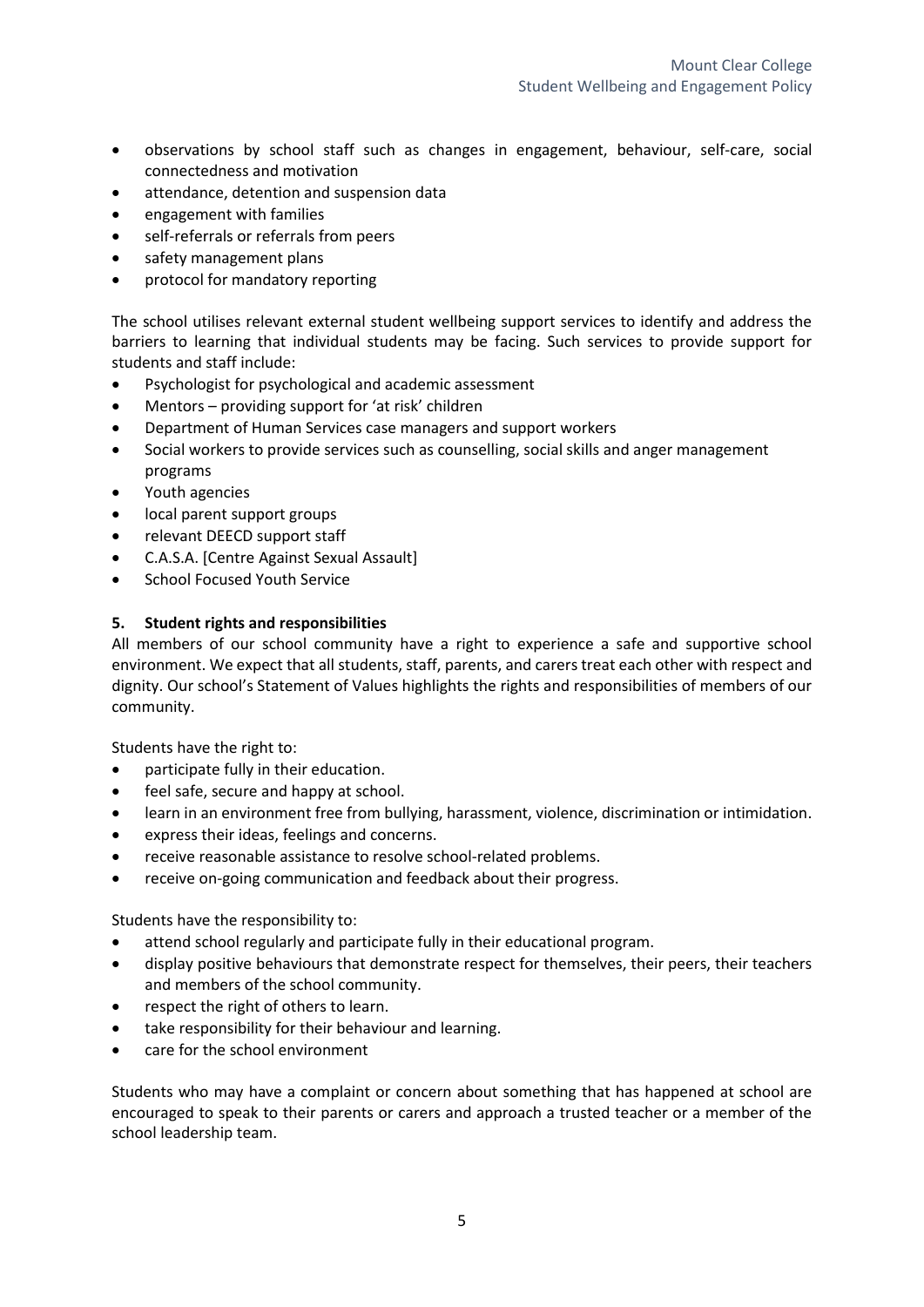## **6. Student behavioural expectations**

As a school community, we have a shared commitment to creating and maintain a safe, positive calm and inclusive environment that ensures all students can engage effectively in their education. Student bullying behaviour will be responded to consistently with Mount Clear Colleges Bullying Prevention Policy.

As a high priority, we have developed a core set of school values with the school community. We bring our school values to life through our behaviours and interactions with each other:

- attending school on time and arriving promptly to each lesson
- preparing properly for school and for each lesson
- meeting appearance, dress and uniform standards
- moving safely through the school environment
- participating fully in learning activities
- attentively following instructions
- listening to each other
- treating each other with respect, courtesy, and fairness
- valuing the individual strengths and differences of others
- inclusive learning practices
- demonstrating and monitoring our own learning progress
- attempting learning tasks to the best of our ability
- making appropriate choices, even without supervision

When a student acts in breach of the behaviour standards of our school community, Mount Clear College will institute a staged response, consistent with the Department's Student Engagement and Inclusion Guidelines. Where appropriate, parents will be informed about the inappropriate behaviour and the disciplinary action taken by teachers and other school staff.

Disciplinary measures may be used as part of a staged response to inappropriate behaviour in combination with other engagement and support strategies to ensure that factors that may have contributed to the student's behaviour are identified and addressed. Disciplinary measures at our school will be applied fairly and consistently. Students will always be provided with an opportunity to be heard.

Disciplinary measures that may be applied include:

- warning a student that their behaviour is inappropriate.
- teacher controlled consequences such as moving a student in a classroom or other reasonable and proportionate responses to misbehaviour.
- withdrawal from class if a student's behaviour significantly interferes with the rights of other students to learn or the capacity of a teacher to teach a class. When ongoing parents or cares will be informed of such withdrawals.
- withdrawal of privileges
- referral to the Year Level Coordinator
- restorative practices
- catch up time.
- detentions
- behaviour reviews
- suspension
- expulsion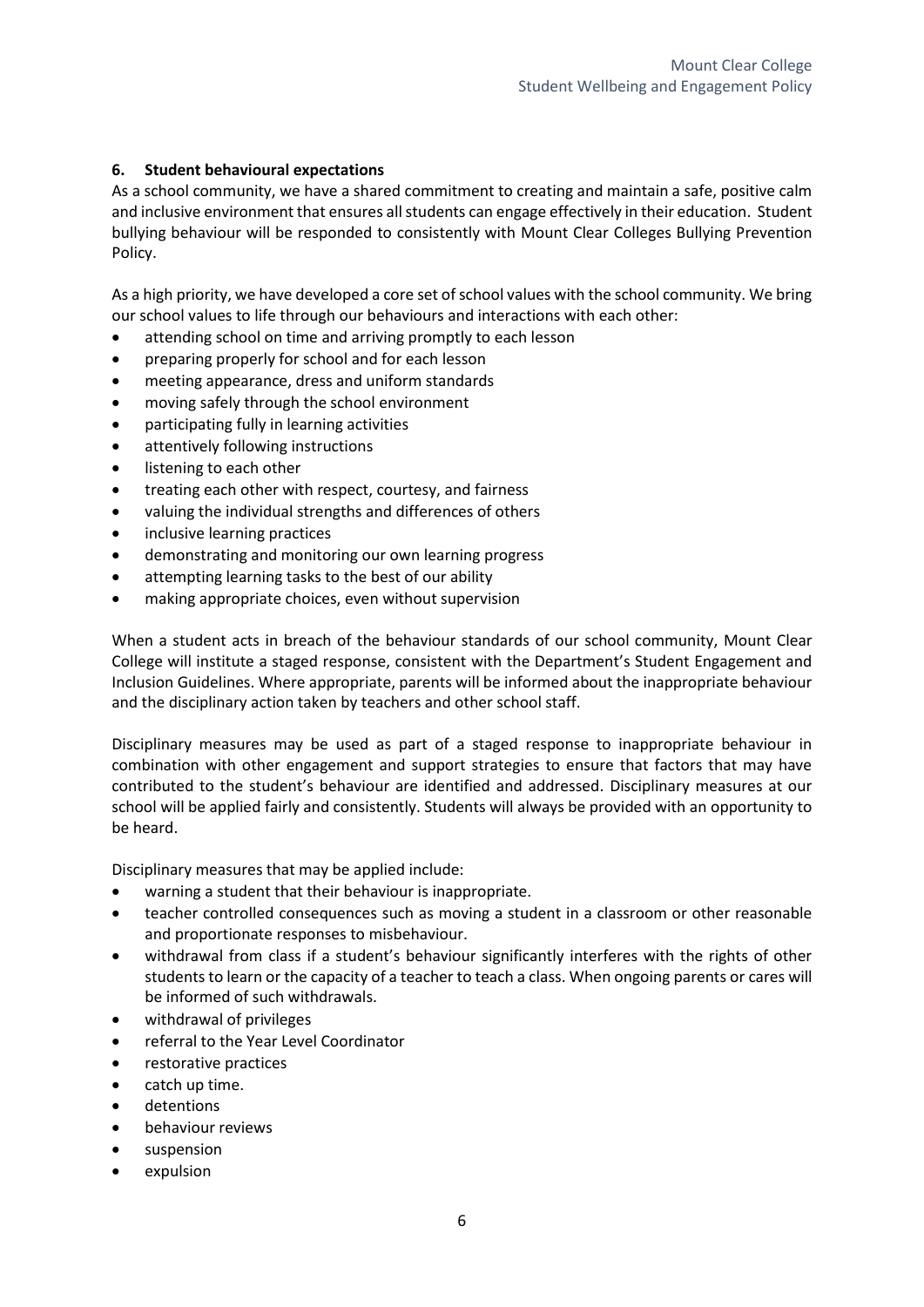Suspension and expulsion are measures of last resort and may only be used in particular situations consistent with Department policy, available at:

<http://www.education.vic.gov.au/school/principals/spag/participation/pages/engagement.aspx>

Corporal punishment is prohibited in our school and will not be used in any circumstance.

## 7. Engaging with families

Mount Clear college values the input of parents and carers, and we will strive to support families to engage in their child's learning and build their capacity as active learners. We aim to be partners in learning with parents and carers in our school community.

We work hard to create successful partnerships with parents and carers by:

- ensuring that all parents have access to our school policies and procedures, available on our school website
- maintaining an open, respectful line of communication between parents and staff, supported by our Communicating with School Staff policy
- providing parent volunteer opportunities so that families can contribute to school activities
- involving families with homework and other curriculum-related activities
- involving families in school decision making
- coordinating resources and services from the community for families
- including families in Student Support Groups, and developing individual plans for students

## **8. Evaluation**

Mount Clear College will collect data each year to understand the frequency and types of wellbeing issues that are experienced by our students so that we can measure the success or otherwise of our school-based strategies and identify emerging trends or needs.

Sources of data that will be assessed on an annual basis include:

- student survey data
- incidents data
- school reports
- parent survey
- case management
- CASES21
- SOCS

## **Communication**

This policy will be communicated to our school community in the following ways:

- A link to the policy is included in the staff handbook provided to staff during induction
- Policy updates are discussed at staff meetings/briefings and advised on the Bulletin
- Made available publicly on our school website [https://mountclearcollege.vic.edu.au/policies](https://mountclearcollege.vic.edu.au/policies-and-documents)[and-documents](https://mountclearcollege.vic.edu.au/policies-and-documents)
- A link to all school policies is included in transition and enrolment packs
- Students and families will be notified of updates via Compass
- School Council
- Included as annual reference in the school newsletter
- Made available in hard copy from school administration upon request